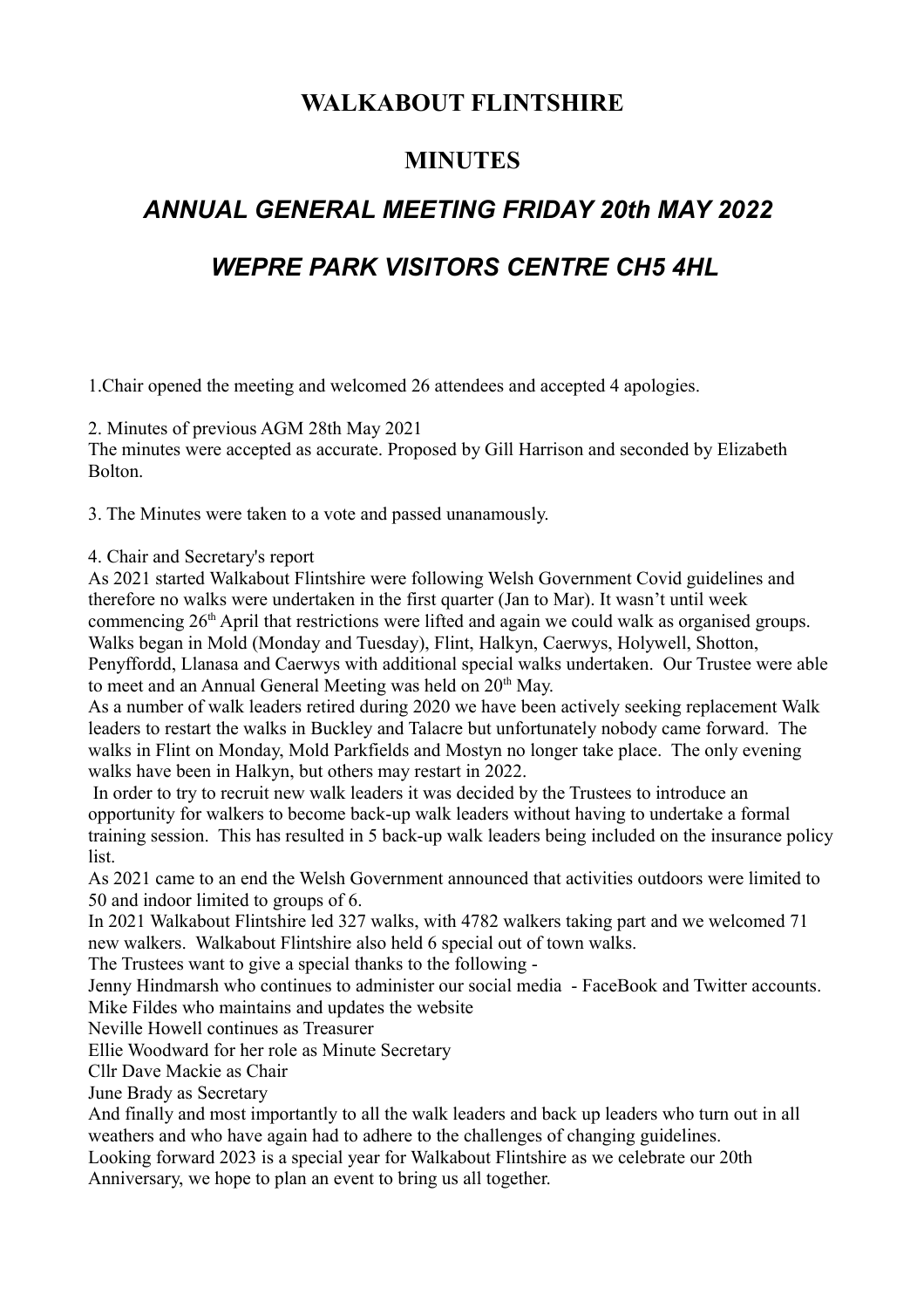5. Treasurer's report

Neville Howell presented accounts to 31st December 2021 showing a balance of £9191.73. Expenditure of £168.99 included Secretary's expenses, Insurance and room hire.

Neville pointed out the fees for The Daniel Owen Centre meetings as the free room at DEFRA,t Rhydymyn was not available due to Covid.

Brian Bennet asked if it was a legal necessity to have insurance.

Neville replied that yes it was necessary to be insured to cover walk leaders.

Dave Mackie said insurance is needed in all walks of life e.g. old folks clubs etc.

Walk leaders must be covered to give them peace of mind in the event of an incident on a walk.

Dave Mackie asked for the members present to agree with a vote that insurance was needed. This was passed.

The chair thanked the treasurer for ensuring the accounts were kept accurately..

Full accounts are shown below.

Acceptance of the accounts was proposed by Eleanor Woodward and seconded by Michael Fildes. These were voted on and passed.

### 6. Election of Trustees

June Brady had approached all walk-leaders for nominations regarding their interest in becoming Trustees. No nominees came forward. She had approached all current Trustees and all agreed to continue in their role.

Dave Mackie - Chairman Stan Jones Arwell Roberts Neville Howell - Treasurer Joyce Howell Elizabeth Bolton Carole Worger Gill Harrison Peter Kime June Brady - Secretary Michael Fildes Buddug Neale

Jenny Hindmarsh and Eleanor Woodward from the Administration team will continue in their roles

The officers had been elected per Constitution at the last Trustee meeting 6th May 2022. June was asked how many Trustees are needed according to the Constitution, she replied it was a minimum of 3 and a maximum of 12.

7. Open session.

.

Sandra Knowles asked about new tabards with a logo for walk leaders.

June replied that we have tabards Large and Extra large only.

It had been decided at the last Trustee meeting that new walk leaders would be asked to buy their own plain tabard and claim a refund from Walkabout Flintshire if these sizes do not suit. This is a far more cost-effective way of supplying them , as printing small numbers with the logo on them is very expensive..

Kath Hegarty asked about name tags for walk leaders, this will be discussed by the Trustees. She was unhappy that there were no Buckley walks. June replied that no-one is prepared to take on the walks since Dave Waller and Sandy Macloud had finished.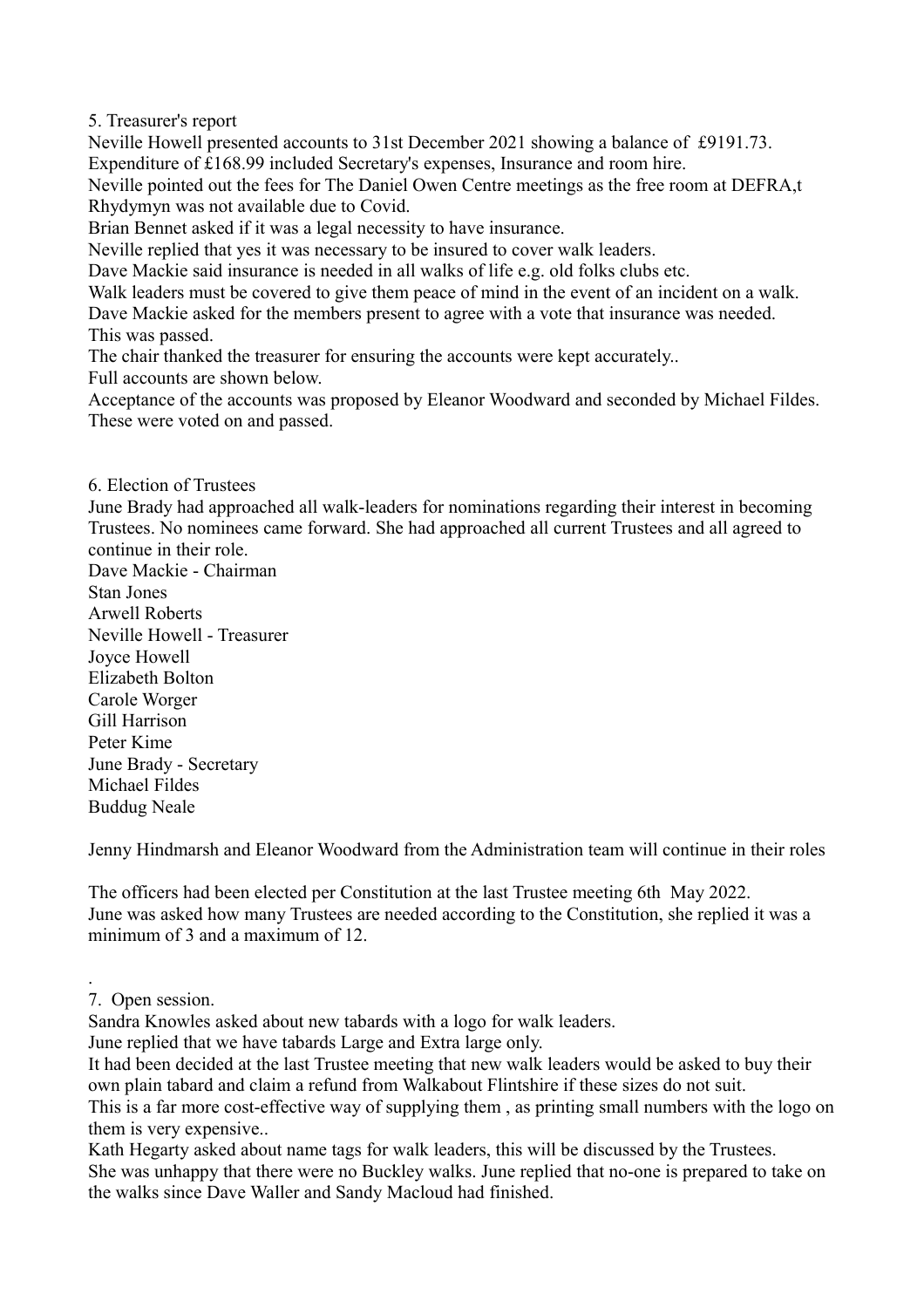Stan Jones asked why walk leaders could not mix-and-match on different walks and not just lead on their regular walks.

Dave Mackie emphasised that walk-assistants were the way forward. Several walks already had recruited walk-assistants and these people were included on the insurance.

Vicky Thomas asked about the 20th Anniversary celebrations for 2023.

She asked about producing a badge for those attending the occasion.

She suggested one that could be sewn on to clothing.

This will be looked at by the Trustees.

She also pointed out that Halkyn would celebrate its 20th year Anniversary in 2024.

The Trustees have already been discussing arrangements for 2023 which will include inviting any original walk-leaders.

Stan Jones mentioned Zen who now does Nordic walks in Denbighshire.

7. Closing remarks

Dave Mackie thanked everyone for attending and for all their efforts in 2021. He said the social aspects are as important as exercise in our walks, which had been greatly missed during the Covid restrictions

He closed the meeting at 15.29.